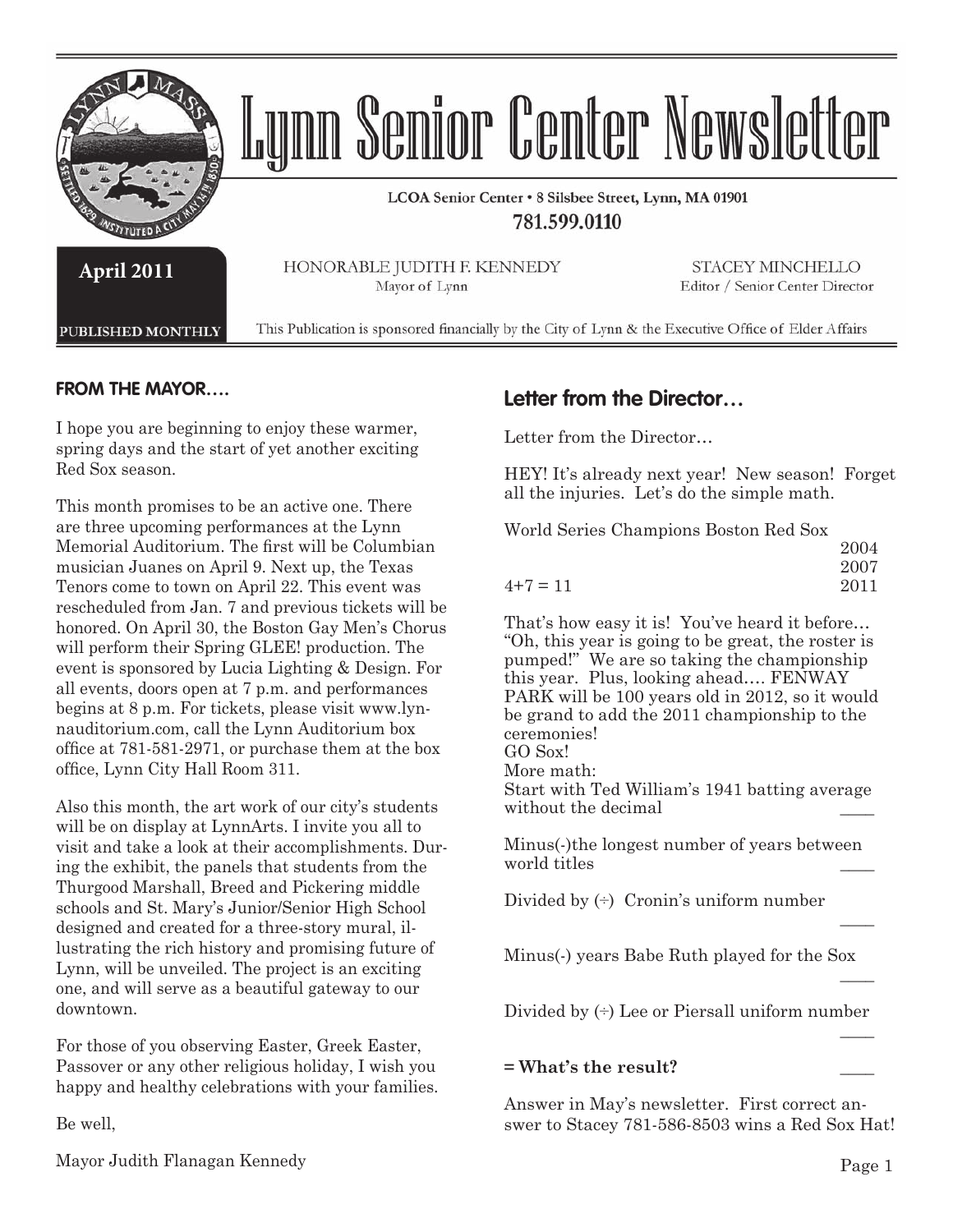# **APRIL HAPPENINGS!**

| Fri, April 1st<br><b>Tues, APRIL 5th</b><br>Weds, April 6th | <b>Food Stamps Assistance "SNAP"</b><br><b>KARAOKE</b> with Christy!<br><b>HAIR SALON HOURS</b><br>Walk in or appointments at the senior center                      | 9:00 a.m. to 3:00 p.m.<br>$11:30$ am $-1:00$ pm<br>9:00 a.m. to 1:00 p.m. |
|-------------------------------------------------------------|----------------------------------------------------------------------------------------------------------------------------------------------------------------------|---------------------------------------------------------------------------|
| Weds, April 6th<br>Thurs, April 7 <sup>th</sup>             | <b>Free Vision Screening</b><br><b>NE College of Optometry</b><br><b>TRIAD: Safety for Seniors presentation</b><br><b>Sergeant Jim Flynn, Lynn Police Department</b> | $12 \text{ pm} - 1 \text{pm}$<br>$10:00$ am $-11:00$ a.m.                 |
| Thurs, April 7th                                            | Taking Off Pounds Sensibly                                                                                                                                           | $10:00$ a.m. $-11:00$ a.m.                                                |
| Fri, April 8th                                              | <b>OPENING DAY FENWAY PARK</b><br><b>Hot Dogs!</b>                                                                                                                   | 2:05 pm Game time                                                         |
| Tues, April 12th                                            | Blood Sugar Clinic "Lucy Booth" Open!<br>Nurse available for your questions.                                                                                         | $8:30$ a.m. $-10:00$ a.m.                                                 |
| Tues, April 12th                                            | Veterans Services Office Hours                                                                                                                                       | $10:00$ a.m. $-12:00$ p.m.                                                |
| Weds, April 13th                                            | <b>HAIR SALON HOURS</b><br>Walk in or appointments at the senior center                                                                                              | 9:00 a.m. to 1:00 p.m.                                                    |
| Weds, April 13th                                            | Field Trip: Abbott House & Horseracing<br>\$2                                                                                                                        | 10:30 a.m. $-1:00$ p.m.                                                   |
| Thurs, April 14th                                           | Omelet Breakfast \$2 senior \$3 staff                                                                                                                                | $8:00 \text{ am} - 9:00 \text{ am}$                                       |
| Thurs, April 14th                                           | Taking Off Pounds Sensibly                                                                                                                                           | $10:00$ a.m. $-11:00$ a.m.                                                |
| Thurs, April 14th PENNY SALE                                | <b>Friends of LCOA</b>                                                                                                                                               | $12:00 \text{ pm} - 1:00 \text{ pm}$                                      |
| Fri, April 15th                                             | <b>Boston Food Bank: Brown Bag</b>                                                                                                                                   | $10:00$ a.m. $- 12:30$ p.m.                                               |
| Fri, April 15th                                             | Entertainer: PAUL WAYNE!!!11:30 am - 12:30 pm<br>$\!\!\rightarrow\!\!\rightarrow\!\!\rightarrow\!\!\rightarrow\!\rightarrow\!\rightarrow$                            |                                                                           |
| Fri, April 15th                                             | <b>Massage Therapy Appointments</b><br>\$5                                                                                                                           | 1:00 p.m. $-3:00$ p.m                                                     |
| Mon, April 18th                                             | <b>Patriots Day</b>                                                                                                                                                  | <b>Closed</b>                                                             |
| Weds, April 20th                                            | <b>HAIR SALON HOURS</b>                                                                                                                                              | 9:00 a.m. to 1:00 p.m.                                                    |
|                                                             | Walk in or appointments at the senior center                                                                                                                         |                                                                           |
| Weds, April 20 <sup>th</sup>                                | Lunch Trip: Cracker Barrel<br>\$2<br>Tewksbury                                                                                                                       | 10:30 am $- 2:30$ pm                                                      |
| Thurs, April 21st                                           | <b>Podiatry Appointments</b>                                                                                                                                         | 10:00 a.m. - 12:30 p.m.                                                   |
| Thurs, April 21st                                           | Taking Off Pounds Sensibly                                                                                                                                           | $10:00$ a.m. $-11:00$ a.m.                                                |
| Tues, April 26th                                            | <b>Women's Group Meeting</b>                                                                                                                                         | $11$ am                                                                   |
| Tues, April 26th                                            | Blood Pressure Clinic "Lucy Booth" Open!<br>Nurse available for your questions.                                                                                      | $8:30$ a.m. $-10:00$ a.m.                                                 |
| Weds, April 27th                                            | <b>HAIR SALON HOURS</b><br>Walk in or appointments at the senior center                                                                                              | 9:00 a.m. to 1:00 p.m.                                                    |
| Weds, April 27 <sup>th</sup>                                | Guest Speaker: No Shore Community College OT students<br>Discussion: "Shower Safety"                                                                                 | $10:00 \text{ pm} - 11:00 \text{ pm}$                                     |
| Thurs, April 28th                                           | <b>FRIENDS MEETING</b>                                                                                                                                               | $10:00$ a.m. $-11:00$ a.m.                                                |
| Thurs, April 28th                                           | T.O.P.S. Taking Off Pounds Sensibly                                                                                                                                  | $10:00$ a.m. $-11:00$ a.m.                                                |
| Thurs, April 28th                                           | Field Trip: North Shore Mall<br>\$2                                                                                                                                  | 10:30 am $- 1:00$ pm                                                      |
| Fri, April 29th                                             | \$5<br><b>Massage Therapy Appointments</b>                                                                                                                           | 1:00 p.m. $-3:00$ p.m.                                                    |
| Fri, May 6th                                                | Food Stamps Assistance "SNAP"                                                                                                                                        | 9:00 a.m. to 3:00 p.m.                                                    |

# 7 Liberty Square . Lynn, Massachusetts

Now Accepting Applications Subsidized Elderly Housing Call 781-593-5700 医白

To Place an Ad Call **Ledgeview Printing** 978 392 1302

**HELENE M. AHERN,** F.S. Catholic Cemetery Assoc. Archdiocese of Boston INC 226 North St., Salem, MA 01970 C: 781-953-6753 FX: 978-740-9528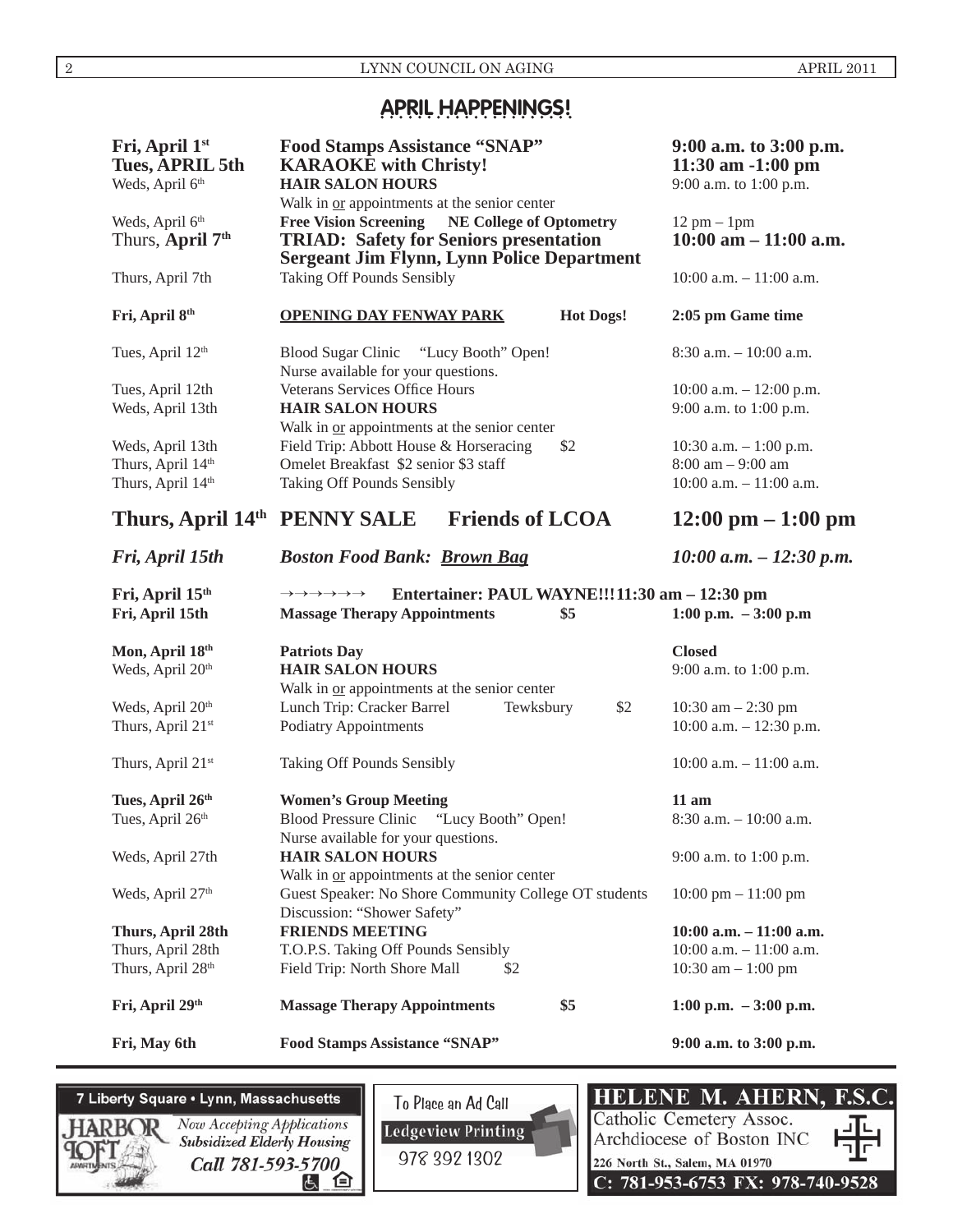# LYNN SENIOR CENTER DAY TRIPS! 2011 SCHEDULE

# **WEDS, AUGUST 24 FOSTER'S CLAM BAKE \$62**

Departs from the senior center at 8:30 am. Enjoy scenic tour to Nubble Lighthouse. Clam Chowder, Mussels, Maine clams, LOBSTER!, corn on the cob, potatoes, onions, blueberry cake. BBQ chicken available as alternate entree. Visit Hampton Beach area on the way home. Minimal walking/wheelchairs accessible.

Approximate arrival time is 5:30 pm.

FRI, SEPTEMBER 23 SCALLOP FESTIVAL \$60

Departs from the senior center at 8:00 a.m. Admission to the Scallop Festival. FRIED scallops, coleslaw, French fries, soft drink. Roasted chicken available as an alternative entrée.

Craft vendors on site. Once you've enjoyed the festival, hop on to a 90 minute narrated harbor cruise. Approximate arrival time is 6:00 pm.

## WEDS, OCTOBER 12 TURKEY TRAIN \$65

Departs from senior center at 8:00 a.m. Board a NH railroad dining car for a scenic foliage train ride while enjoying a full turkey dinner. Sightseeing and more foliage on the ride home.

Approximate arrival time is 5:30 pm.

## **MON, DECEMBER 12 HOLIDAY REVUE INDIAN HEAD \$65**

Departs from senior center at 8:30 a.m. Arrive at Indian Head to a welcome reception with a souvenir picture for everyone. Receive a gift certificate to the gift shop! Enjoy a deluxe buffet followed by a live Holiday floor show. Enter a chance to win a grand prize drawing. Depart at 4pm

Approximate arrival time is 5:30 pm.

**Prepaid reservations required.** 

**The Lynn Senior Center allows persons under 60 yrs old on our day trips if they are accompanying an elder as a companion. Companions must be 18yrs or older. Call Stacey @781-586-8503 with any questions**

center

of the North Shore

111 Birch St./Lynn, MA 01902

781.592.9667

# **TWIN RIVERS MOHEGAN SUN April 14th, May 19th, June 16th Every Tuesday**  $$18$  \$25

10:30 am Bus leaves from REVERE, Taco Bell, North Gate Plaza, Pay on bus 7-7:30 pm Depart from Casino Call Elaine 781-289-6144

Stannah

Life Care Center of the North Shore is privately owned and is Lynn's best-kept secret. Located in a quiet, secluded residential neighborhood, it offers a comfortable, active environment where residents receive the nursing and rehabilitation they need while maintaining their maximum independence. Our commitment to quality care is demonstrated through out JCAHO accreditation.



Please come by for a tour, or call Robin Simmons or Cathy Davis in admissions for more information.

SKILLED NURSING CARE \* SUBACUTE CARE \* PHYSICAL THERAPY OCCUPATIONAL THERAPY \* SPEECH THERAPY \* RESPITE CARE



**Make climbing** 

stairs easy!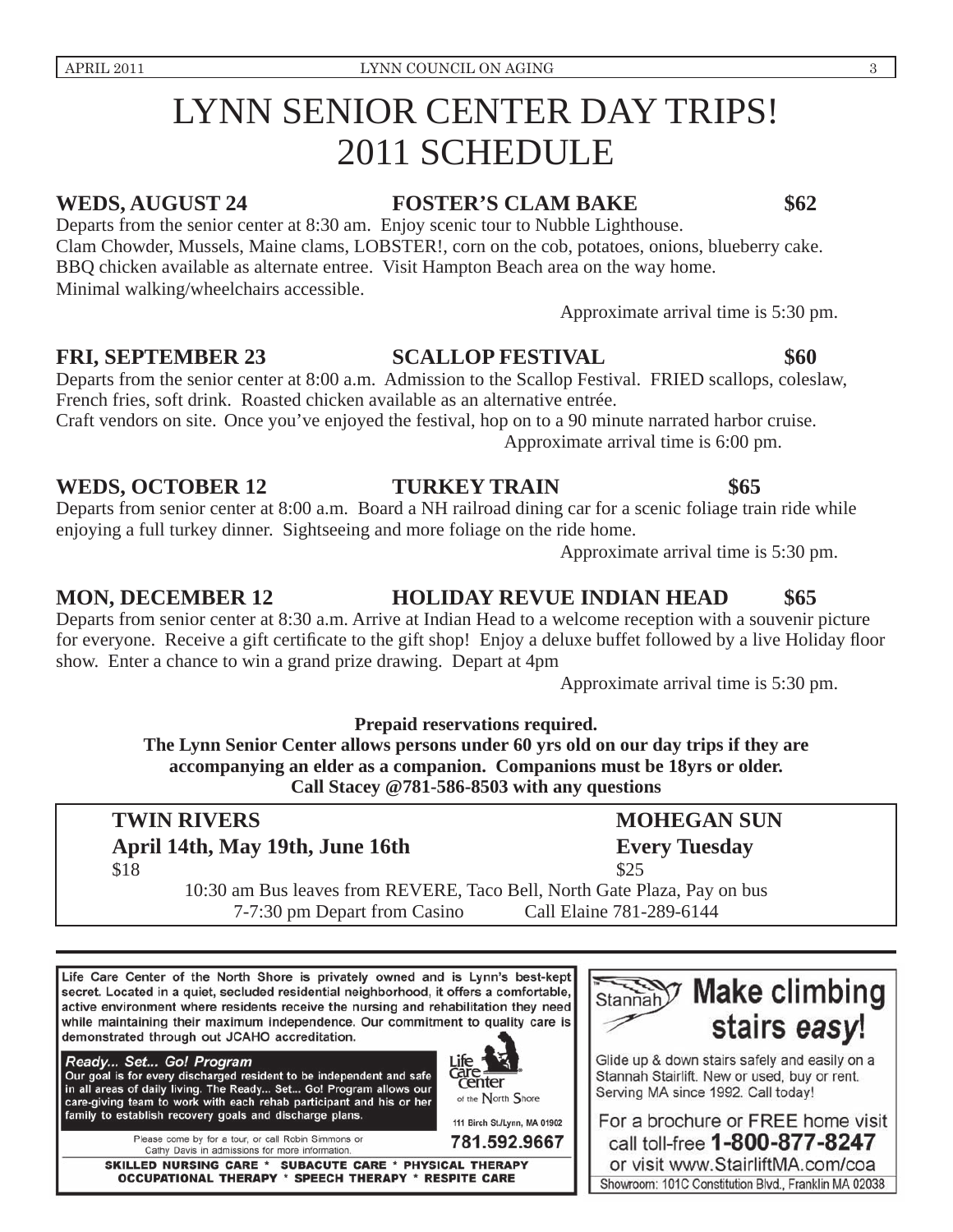# **Wellness Watch - April 2011**

# **Getting the Facts about Aging and Alcohol**

# **Did you know that**?

- Older Adults are more sensitive to alcohol than younger adults.
- Alcohol can interact dangerously with some prescription and over-the-counter medicines.
- Alcohol can be especially risky for people with diabetes, high blood pressure, liver disease or memory loss.
- Heavy drinking can cause or make health problems worse and can contribute to falls, trouble sleeping and heart problems.

## **You can help prevent problems with alcohol by talking with your**  doctor or nurse to find out:

- If alcohol use is safe for you
- How much is safe for you to drink
- If alcohol will interact with your medicines (your pharmacist can also help)

**To limit your risk, let your doctor know if you drink alcohol, even if it's just once in a while. Use the Reminder Sheet for your Doctor Visit mentioned in this newsletter.** 

### **If you think you have a drinking problem, here are some things you can do:**

- Talk with a health professional. Ask about medicines that may help.
- Ask for help at the Lynn Senior Center.
- Find a support group for older adults with alcohol problems.
- Visit a trained counselor.
- Choose individual, group, or family therapy, depending on what works for you.
- Join a 12-step program such as AA (Alcohol Anonymous). AA groups offer support and have programs for people who want to quit drinking.

### **Making a change in your drinking habits can be hard. Do not give**  up! If you do not reach your goal the first time, try again.

Adapted from *Getting the Facts About Aging and Alcohol,* National Institute on Aging and *Healthy Aging, Medications and Alcohol,* Massachusetts Department of Public Health

## **Resources**

*Healthy Aging: Medications and Alcohol,* a free booklet that gives information and suggestions about safe use of medicines . Also included is information about safe alcohol use.

1-1-1-6637 www.maclearinghouse.com

*Getting Older and Wiser: Safer Drinking as You Age,* a free booklet for adults over 50 that describes some of the changes with age that cause increased risk with alcohol use. Gives safety tips and suggestions. 1-800-952-6637 www.maclearinghouse.com

*Getting the Facts About Aging and Alcohol,* a free booklet that lists facts about alcohol use, tips for changing drinking habits, a self assessment tool, and suggestions for family, friends and caregivers.

www.nia.nih.gov/HealthInformation/Publications/AlcoholBooklet/04 1-800-222-2225

**Susan H. Brown**, GLSS Community Education Nurse 781-599-0110



TWINOAKS CARE & REHABILITATION Caring is the Key in Life

(978) 777-0011 63 Locust Street · Danvers, MA · www.sunbridgehealthcare.com

≙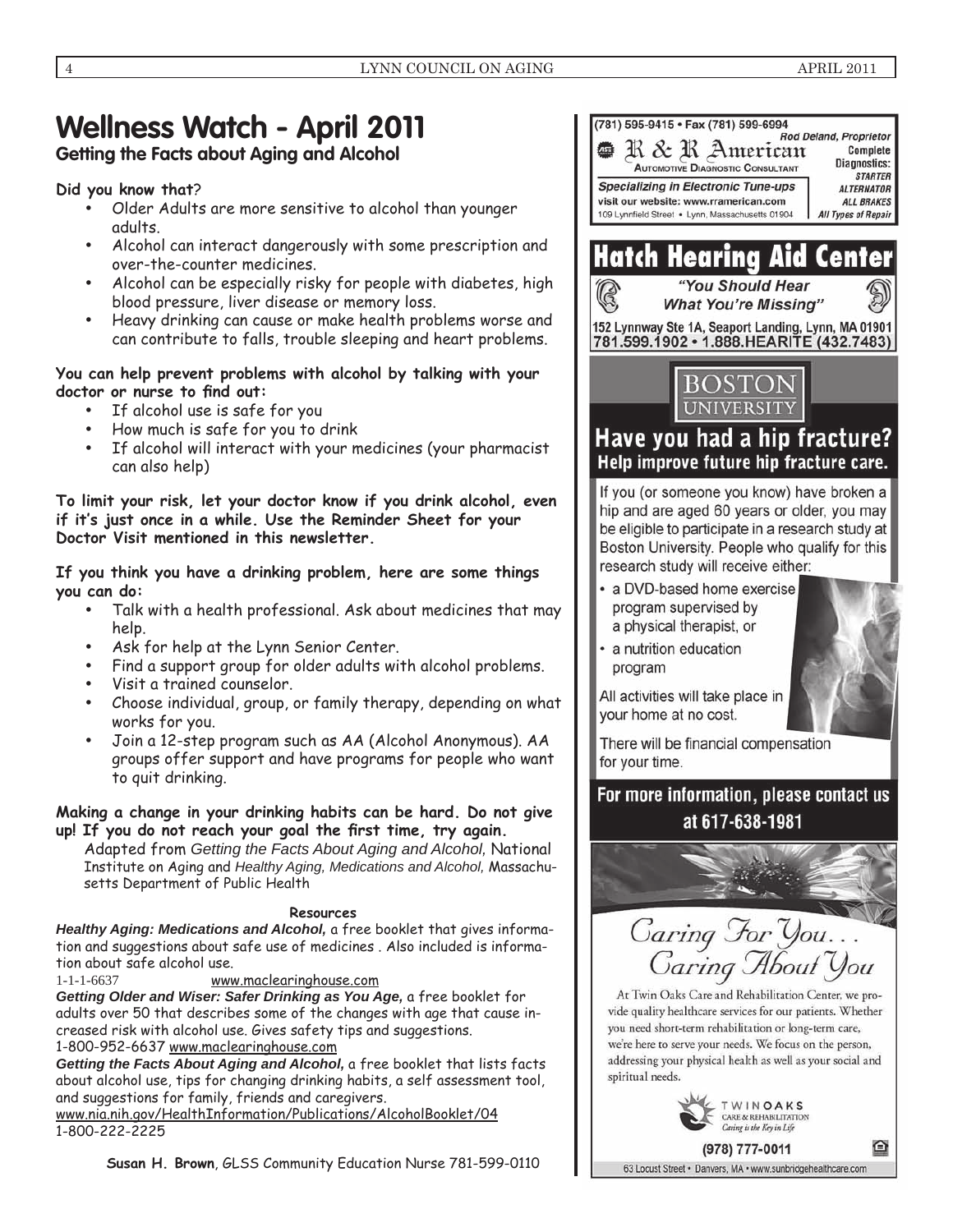

 $C_{LASSES}$ 

**Lynn Senior Center** Computer Room, 1st Floor 8 Silsbee Street, Lynn 781-586-8503

All courses must be pre-paid at the time of registration to reserve your seat. If mailing your payment, make check payable to:

LCOA Attn: ROSA 8 Silsbee Street Lynn, MA 01901

Expect a phone call confirming your seat. All computer students must register for a Lynn Senior Center membership card before the first class. All students are also required to sign a compliance policy and procedure form.

# **Computer Class Schedule: Mondays…**

**April 18, 25, May 2, 9, 16**

*Next Dates: May 23, June 6, 13, 20, 27*



# **COMPUTER CLASS DESCRIPTIONS:**

# *Introductions to Computers & Windows XP*

(Five Week Course)

This basic introductory course is for students with little or no experience. This five week course introduces the beginner to learn the basics in keyboard and mouse operations, basic computer operations including Input, Output, Processing, and Storage. The student will learn the basics of Window XP and its functionalities, basic Word Processing and Terminology.

10:00 a.m. – 11:00 a.m. Cost: \$50.00

# *Introduction to Microsoft Word*

(Five Week Course)

This basic introductory course is for students with little or no word processing experience. This five week course introduces the beginner to the concept of word processing using Microsoft Word 2003. The student will learn to Create, Edit, Save, Open and Close Documents, Format, Insert Pictures and Print Documents.

> 11:15 a.m. – 12:15 p.m. Cost: \$50.00

# *Introduction to the Internet*

(Five Week Course)

This introductory course is for students with little or no internet experience. This four week beginner course introduces the student to the concept of the Internet and the World Wide Web (WWW). The student will learn the basics of the Internet, Search Engines, Website access, creating an Email account, Sending and Receiving Emails, Downloading, the basics of Voice and Video Chat, Forums & User Groups, and Terminology.

12:30 p.m. – 1:30 p.m. Cost: \$50.00

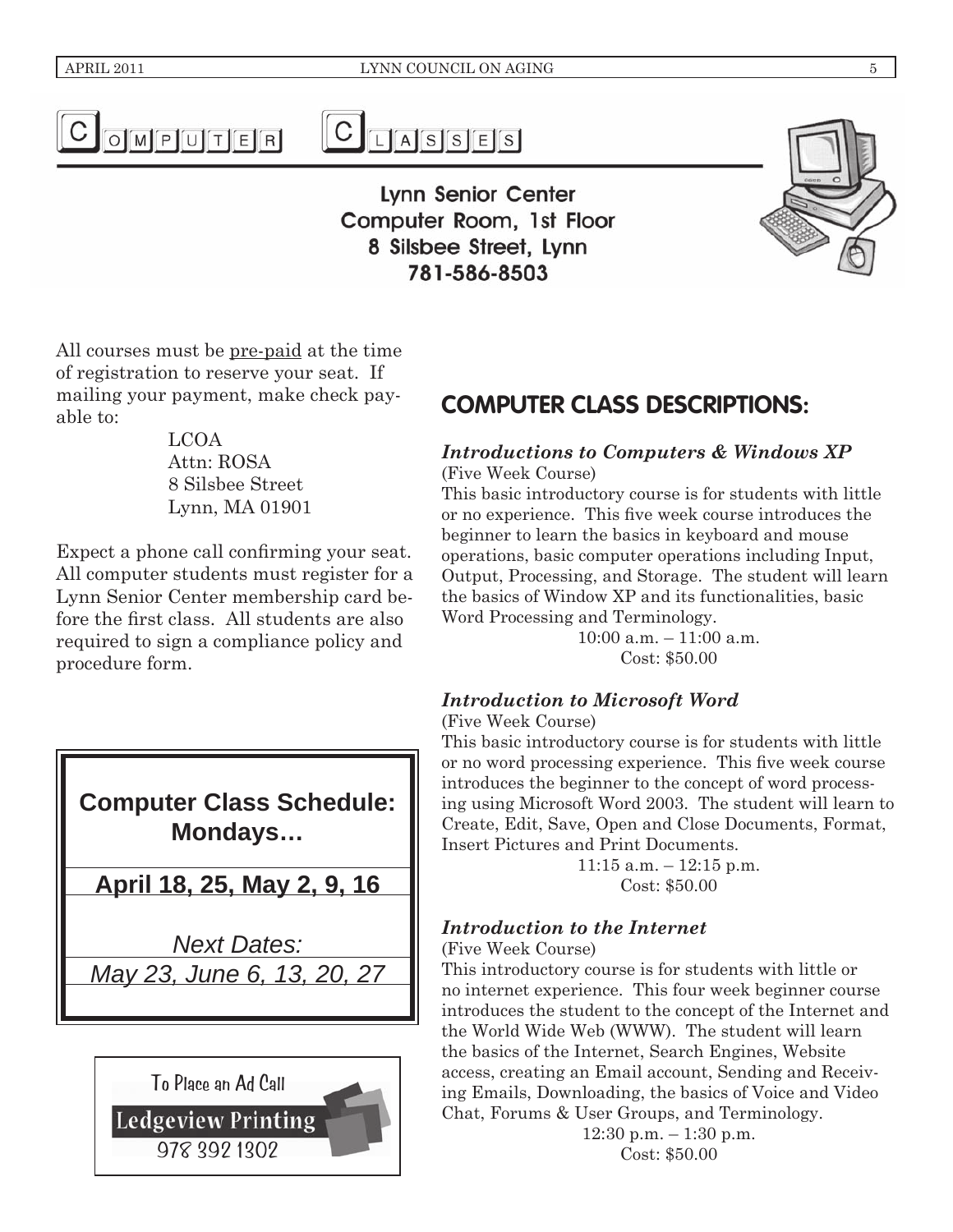**Requested Donation Requested Donation \$2.00**

# Community Cafe Menu - APRIL 2011 **Community Cafe Menu - APRIL 2011 Greater Lynn Senior Services Greater Lynn Senior Services**

**Community Café Coordinator**<br>Kathleen Stapleton 781-586-8685 **Kathleen Stapleton 781-586-8685 Community Café Coordinator**

| Monday                                                                                                                                     | TUESDAY                                                                                                                                                            | WEDNESDAY                                                                                                                                             | THURSDAY                                                                                                                                                               | FRIDAY                                                                                                                                         |
|--------------------------------------------------------------------------------------------------------------------------------------------|--------------------------------------------------------------------------------------------------------------------------------------------------------------------|-------------------------------------------------------------------------------------------------------------------------------------------------------|------------------------------------------------------------------------------------------------------------------------------------------------------------------------|------------------------------------------------------------------------------------------------------------------------------------------------|
| Please note that entrees<br>marked ** are High<br>Sodium                                                                                   |                                                                                                                                                                    |                                                                                                                                                       |                                                                                                                                                                        | California Chix Salad Roll<br>Egg Salad/Bulkie Roll<br>Veggie Lentil Soup<br>ALTERNATIVE<br>Potato Salad<br>Jell-o                             |
| Veggie Baked Beans<br>Turkey Burger/Roll<br>** Hot Dog**/Roll<br>ALTERNATIVE<br>Cole Slaw<br>Cookie<br>4                                   | Fish Florentine/Lemon Sauce<br><b>Chilled Mixed Fruit</b><br>Veggie Ratatouille<br><b>Scalloped Potato</b><br>Meatloaf/Gravy<br>ALTERNATIVE<br>Б                   | Sweet & Sour Chicken Ten-<br>Italian Green Beans<br><b>Chilled Pineapple</b><br><b>Veal Cacciatore</b><br>ALTERNATIVE<br><b>Steamed Rice</b><br>ders  | ** Ham & Cheese Quiche**<br>Lemon Parm Tyson Chix<br>Cream of Broccoli Soup<br><b>Whipped Potato</b><br>ALTERNATIVE<br>Pudding                                         | Salisbury Steak/Potato<br>Green & Golden Beans<br><b>Baked Tomato Half</b><br>Mac & Cheese<br>ALTERNATIVE<br>Fresh Fruit<br>œ                  |
| Haitian Chicken/Rice/Okra<br>Lasagna w/Meat Sauce<br>Roman Blend Veggies<br>Roman Blend Veggies<br>ALTERNATIVE<br>Jell-0<br>$\overline{1}$ | Boneless Chix Tarragon<br>Beef Strip Steak/Gravy<br>Garlic Whipped Potato<br><b>Minestrone Soup</b><br><b>Chilled Peaches</b><br>ALTERNATIVE<br>12                 | Baked Potato/Sour Cream<br><b>Apple Glazed Roast Pork</b><br><b>Country Blend Veggie</b><br><b>BBQ Tyson Chix</b><br>ALTERNATIVE<br>Fresh Fruit<br>13 | Lettuce/Tomato/Pickle<br>Warm Apple Cobbler<br>SPRING SPECIAL<br>Hamburger/Roll<br>Sliced Cheese<br>Potato Salad<br>14                                                 | Lemon Pepper Dill Fish<br><b>Butternut Squash</b><br>Meatballs/Gravy<br><b>Chilled Peaches</b><br><b>O'Brien Potato</b><br>ALTERNATIVE<br>15   |
| HOLIDAY<br>$\frac{8}{1}$                                                                                                                   | Muffin/Chilled Apple Sauce<br>Summer/Spring Veggie<br>Diced Seasoned Potato<br>Stuffed Pepper/Sauce<br>Chicken Marsala<br><b>ALTERNATIVE</b><br>$\frac{1}{2}$      | Rosemary Herb Tyson<br>Italian Blend Veggies<br>Lyonnaise Potato<br>Liver & Onions<br>ALTERNATIVE<br>Fresh Fruit<br>Chicken<br>20                     | Shaved Roast Beef/WW Pita<br>Purple Cabbage Cole Slaw<br>Turkey Salad/WW Pita<br>Potato Leek Soup<br><b>Chilled Pineapple</b><br><b>ALTERNATIVE</b><br>$\overline{21}$ | <b>Cheddar Whipped Potatoes</b><br>Baked Scrod Newburg<br>Salisbury Steak/Gravy<br>Green Beans/Cake<br><b>GOOD FRIDAY</b><br>ALTERNATIVE<br>22 |
| Whipped Potato/Carrots<br>Chix Broccoli Noodle<br>Beef Rib BQ/Gravy<br>Chilled Peaches<br>ALTERNATIVE<br>Casserole<br>Carrots<br>25        | Tossed Salad/ Corn Bread<br>Chicken Teriyaki/ Rice/Ita<br><b>Mandarin Oranges</b><br>ALTERNATIVE<br><b>Steamed Rice</b><br><b>Mild Chili</b><br><b>Beans</b><br>26 | Oven Roasted Potato<br>Chicken Veggie Soup<br>Pier 17 Fish Creole<br>Pot Roast/Gravy<br>ALTERNATIVE<br>Cookie<br>27                                   | Swedish Meatballs/Gravy<br><b>Whipped Potato</b><br>Veggie Quiche<br>ALTERNATIVE<br>Pudding<br><b>Beets</b><br>28                                                      | Cran Sauce/ Sweet Potato<br>Peas & Onions/ Muffin<br>Roast Turkey/Gravy<br>Pork Patty/Gravy<br>ALTERNATIVE<br>Fresh Fruit<br>29                |

**ALL MEALS SERVED WITH BREAD AND 1% MILK AND CRACKERS SERVED WITH SOUP**

ALL MEALS SERVED WITH BREAD AND 1% MILK AND CRACKERS SERVED WITH SOUP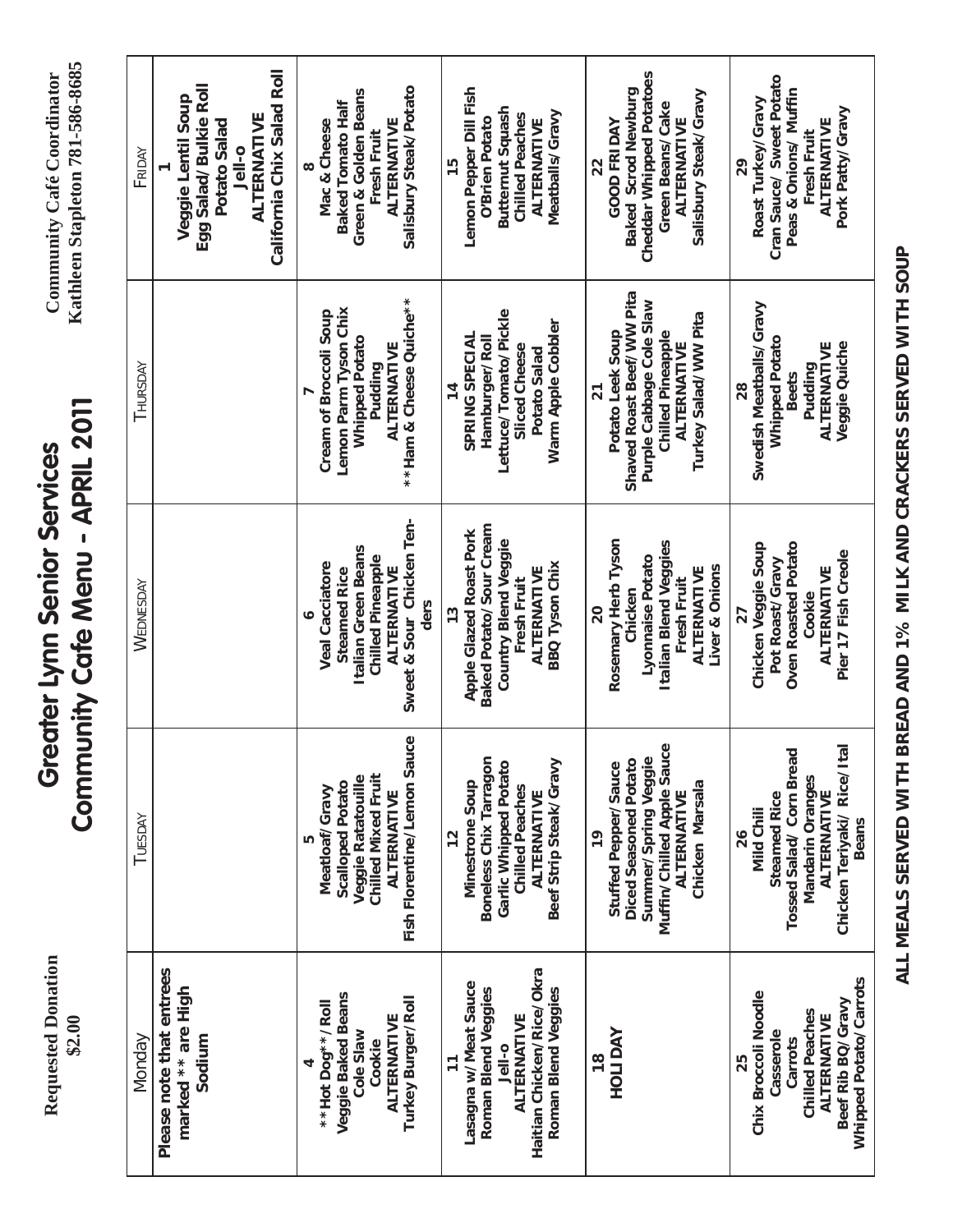| Elder Service Plan                                                                                                                                                      | SEPACE                                                                                  |                                                                                                                                                                                        | $\mathrm{Cuffe}\text{-}\mathrm{\textbf{M}}_{\mathrm{c}}\mathrm{\textbf{G}}_{\mathrm{INN}}$ |                                                                                                                                             |
|-------------------------------------------------------------------------------------------------------------------------------------------------------------------------|-----------------------------------------------------------------------------------------|----------------------------------------------------------------------------------------------------------------------------------------------------------------------------------------|--------------------------------------------------------------------------------------------|---------------------------------------------------------------------------------------------------------------------------------------------|
| the North Shore, Inc.<br>$\sigma$                                                                                                                                       |                                                                                         | To Place an Ad Call                                                                                                                                                                    | FUNERAL HOME                                                                               | Dignity:                                                                                                                                    |
| . Adult Day Centers . In-home Support and Care<br>· Primary and Specialty Medical Care<br>9 Buffum St., Lynn                                                            |                                                                                         | Ledgeview Printing<br>978 392 1302                                                                                                                                                     |                                                                                            | Member of<br>Alderwoods/Se<br>Corp. Int'l<br>157 Maple Street . Lynn, MA 01904<br>Tel: 781-599-3901<br>Fax: 781-598-2143                    |
| 1-877-803-5564                                                                                                                                                          |                                                                                         |                                                                                                                                                                                        |                                                                                            | www.cuffemcginn.com                                                                                                                         |
| Served at:                                                                                                                                                              |                                                                                         | Silbee Street, Barret Building, Tiffany Room, Nahant, Swampscott Senior Center . Requested Donation is \$2.00 per Meal. . Community Café Coordinator Kathleen Stapleton (781-586-8685) |                                                                                            |                                                                                                                                             |
|                                                                                                                                                                         | <b>UNEN</b><br>SENIOR                                                                   | ACTIVITIES<br>$\mathbb{E}$                                                                                                                                                             |                                                                                            | APRIL 2011                                                                                                                                  |
| MONDAY                                                                                                                                                                  | TUESDAY                                                                                 | WEDNESDAY                                                                                                                                                                              | THURSDAY                                                                                   | FRIDAY                                                                                                                                      |
| SILSBEE STREET                                                                                                                                                          | SILSBEE STREET                                                                          | SILSBEE STREET                                                                                                                                                                         | STREET<br>SILSBEE                                                                          | SILSBEE STREET                                                                                                                              |
| ÿΪ<br>$9:00 - 12$                                                                                                                                                       | Wii<br>$9:00 - 12$                                                                      | ŠΪ<br>$9:00 - 12$                                                                                                                                                                      | ÿΪ<br>$9:00 - 12$                                                                          | ŠΪ<br>$9:00 - 12$                                                                                                                           |
| COMPUTER CLASS:<br>10:00-11:00                                                                                                                                          | 9:45-10:45 POKENO                                                                       | HAIR SALON<br>$0.00 - 1.00$                                                                                                                                                            | WATERCOLOR<br>PAINTING<br>CLASSES<br>$9:00 - 10:30$                                        | TRIVIA PUR-<br>9:30-11:15<br>SUIT                                                                                                           |
| 10:45-12:30 LUNCHEON<br><b>INTRO</b>                                                                                                                                    | 10:00-11:30 OIL PAINTING<br>CLASS                                                       | ARTS &<br>CRAFTS<br>$9:30 - 11:00$                                                                                                                                                     | T.O.P.S.<br>10:00-11:00                                                                    | <b>TEAM PLAY</b>                                                                                                                            |
| 11:15-12:15 COMPUTER CLASS:                                                                                                                                             | 10:45-12:30 LUNCHEON                                                                    | BEGINNER'S<br>TAP<br>$9:30 - 10:30$                                                                                                                                                    | LUNCHEON<br>10:45-12:30                                                                    | CONVERSA-<br>KNITTING &<br>10:00-11:30<br><b>NOIT</b>                                                                                       |
| WORD                                                                                                                                                                    | CRIBBAGE<br>12:30-2:30                                                                  | WHIST<br>T<br>$9:30 - 11:00$                                                                                                                                                           | ACRYLIC<br>10:30-12:00                                                                     | LUNCHEON<br>10:45-12:30                                                                                                                     |
| <b>MEN SPORT'S</b><br>$12:00 - 1:00$                                                                                                                                    | POKENO<br>$1:00 - 2:45$                                                                 | LUNCHEON<br>10:45-12:30                                                                                                                                                                | PAINTING<br>CLASSES                                                                        | EXERCISE<br>CLASS<br>11:30-12:15                                                                                                            |
| CLUB                                                                                                                                                                    |                                                                                         | EXERCISE<br>$11:30 - 12:15$                                                                                                                                                            | LINE DANCING<br>$12:45 - 1:45$                                                             |                                                                                                                                             |
| COMPUTER CLASS:<br>INTERNET<br>$12:30-1:30$                                                                                                                             |                                                                                         | CLASS<br>MOVIE<br>$1:00 - 3:00$                                                                                                                                                        | EMBROIDERY<br><b>JAPANESE</b><br>BUNKA<br>$1:30 - 3:30$                                    | BINGO<br>$1:15 - 2:45$                                                                                                                      |
| BINGO<br>$1:15-2:45$                                                                                                                                                    |                                                                                         | PENNY ANTE'<br>POKER<br>1:00-3:00                                                                                                                                                      | HORSE RACE<br>GAME<br>2:00-3:00                                                            |                                                                                                                                             |
|                                                                                                                                                                         |                                                                                         |                                                                                                                                                                                        | $\frac{1}{2}$                                                                              | <b>The lare</b>                                                                                                                             |
| An Affordable<br><b>Senior Residence</b><br>Assisted Living<br>arborlight<br>Hlouse                                                                                     | ARE.<br><b>BARBARA</b><br>ANE <sup></sup>                                               | Keep Your Business on Target!<br>To advertise here, please call                                                                                                                        |                                                                                            | Call for a free Consultation Or Visit us online<br>WE MAKE IT HAPPEN<br>Home Health Services                                                |
| <b>ALL WALDS:</b><br>1 Monument Square $\sum_{m=-\infty}^{\infty}$ $\sum_{k}^{\infty}$ For Information<br>Beverly, $\langle M_{\Delta} O1915 \rangle$<br>(978) 927-2121 | and THE SWAMPSCOTT WING, Lynn<br>www.banccare.com · 866-747-BANE<br><b>ABBOTT HOUSE</b> | Ledgeview Printing 978 392 1302                                                                                                                                                        |                                                                                            | North Shore Offices Phone: 978-774-2005 • 978-777-6009<br>45 Albion Street · Wakefield MA 01880 · 781-224-3600<br>www.BestMakesItHappen.com |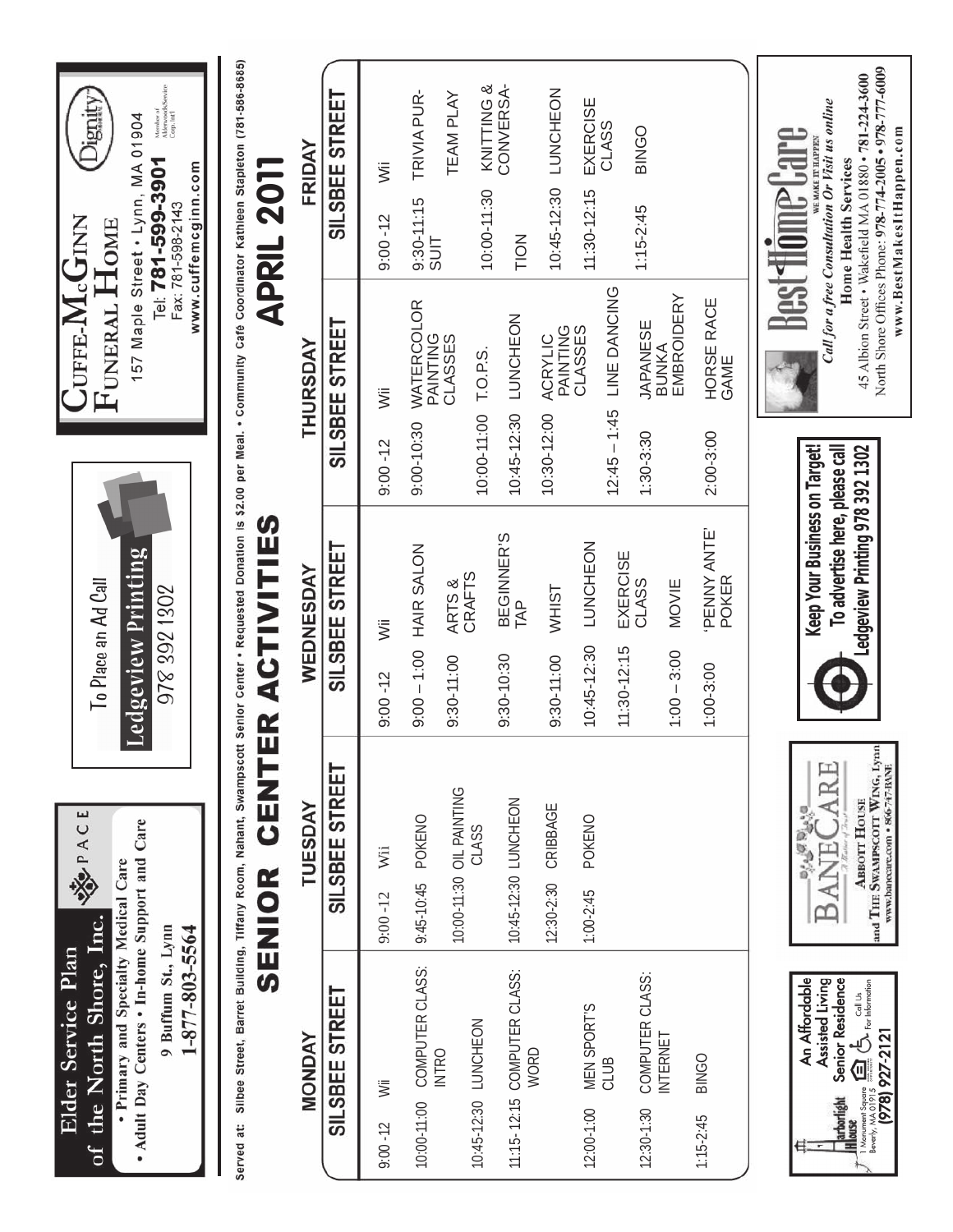**Volunteer Position:** The Senior Center lunch site is looking for an individual to wash dishes, pots and pans. We have a commercial dishwasher; minimal manual washing required. We will train. Flexible days M-F,  $10:30 - 1:30$ pm. Great opportunity for someone looking for community service hours or an employment reference. Call Kristi at 781-599-0110

Donate your yarn!

We are looking for clean skeins of yarn to help our knitting group work on charity projects. Drop off at the center M-F 9am – 3pm Thank you!

# **Spring into Spring! Check out our events!**

# **April 5 Karaoke with Christy**

| 11:30 am $-1:00$ pm |                                         |
|---------------------|-----------------------------------------|
| April 8             | <b>Opening Day Fenway Park</b>          |
|                     | 2:05 pm start time                      |
|                     | Come see the Yankees get whipped        |
|                     | on wide screen home theatre!            |
|                     | Kayem Hot dogs!                         |
| April 14            | <b>Omelet Breakfast</b>                 |
|                     | $8:00 \text{ am} - 9:15 \text{ am}$     |
|                     | \$2.00                                  |
| April 14            | <b>Penny Sale</b>                       |
|                     | $12:00 \text{ pm} - 1:00 \text{ pm}$    |
|                     | Hosted by: FRIENDS of LCOA              |
| April 15            | "Get Your Happy On"                     |
|                     | $11:30$ am $- 12:30$ pm                 |
|                     | Live Entertainer Paul Wayne             |
|                     | Smiles required!                        |
| April 19            | <b>Mobility Management Presentation</b> |
|                     | $9:30$ am $-10:30$ am Game Room         |
|                     | Come discuss your transportation        |
|                     | needs and options                       |
|                     |                                         |

For all you do, Cheryl Donnelly- Thank you! ~ Kiki Chaiton

Thank you for your generous donation ~Leo and Jean Milmore

Happy Birthday, Margaret Reynolds (Mar 7th) ~anonymous

# **FRIENDS OF THE LYNN COUNCIL ON AGING CAMPAIGN**

Please consider making a tax deductible donation to assist the FRIENDS in raising funds to enhance the center. In memory or in honor of a loved one donations will receive acknowledgement in the LCOA's monthly newsletter. Thank you in advance for your support. Families of those honored will be notified of your generous contribution. Please make checks payable to: the FRIENDS of LCOA

| Please accept my donation of \$                  |  |
|--------------------------------------------------|--|
| in memory of in honor of                         |  |
| <u> 1989 - Johann Barn, fransk politik (</u>     |  |
| the control of the control of the control of the |  |
|                                                  |  |
|                                                  |  |
|                                                  |  |
|                                                  |  |
| Thank you.                                       |  |
|                                                  |  |
|                                                  |  |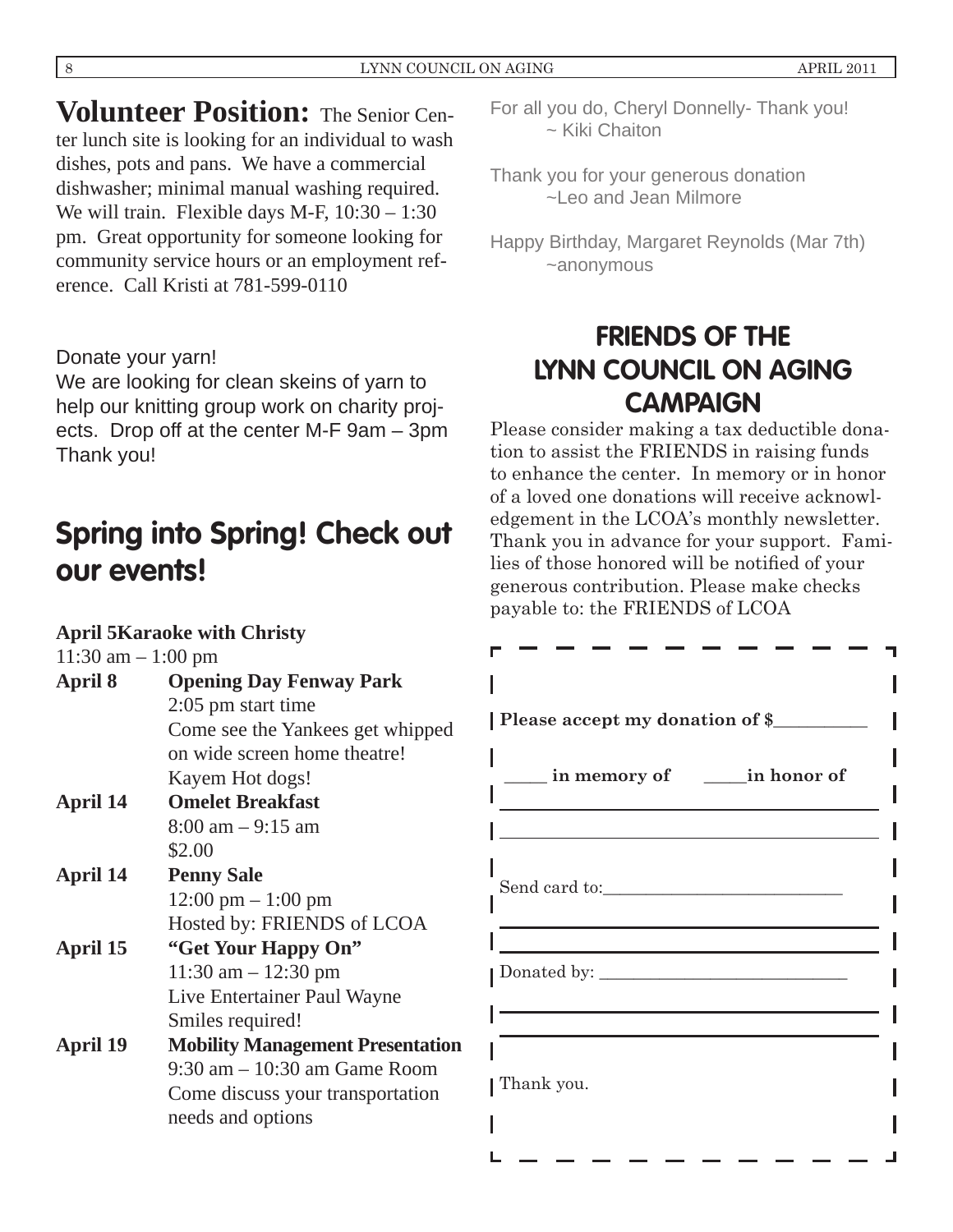# **How to get the most out of your Doctor's Visit!**

**Helpful tips:** 

**Ask questions! Doctors want you to understand how to manage your healthcare, but they are not mind readers. They won't know if you don't tell them.**

**Take a friend or family member to your appointment.**

**Bring a list of all current medications.**

**Review all instructions before you leave the doctors offi ce. Be**   $contable$  and confident.

**Ask who you can call if you need to.**

**The Lynn COA has helpful resources. Stop in and pick up your free personal health journal at the Lynn Senior Center. Enclosed in this newsletter is a helpful doctor's sheet for your use.**

# **Do you feel safe?**

The Lynn Council on Aging TRIAD committee welcomes you to a FREE seminar to learn how to keep yourself safe. We welcome Lynn Police Officer Sergeant James Flynn who will be the guest speaker for this event. John Russell from the Essex County Sheriff's Department will be on hand to field questions as well. If you are interested in joining TRIAD, this is a great time to see what we are all about!

something new? Call us! 781-586-8503

Thursday, APRIL  $7<sup>th</sup>$  10 am Lynn Senior Center

Spring is coming! Don't be shy. Bring in your ideas! Maybe there's somewhere you'd like to go on a day trip! Is there an activity you'd like to see offered at the senior center? Interested in a book club? What movies where you thinking might be great? Want to learn

#### Elder Wii Bowling!!!

Briarcliff Lodge Wii bowlers played the Lynn Senior Center Wii bowlers. It was neck and neck! Lynn won with a score of 397 to Briarcliff's 326. Thank you to Briarcliff for all the fun- Paul, Ron, Bill, and Joan!! Thank you to Rich, Neil, Rose, Dan, Donna, Sandy!

The Lynn Senior Center is looking for hand knit baby blankets to support a partnership program that supports young mothers/pregnant mothers who have cancer. All donations welcomed whether yarn or completed blankets. Consider joining the knitting group at the senior center on FRIDAYS @ 10:00 – 11:30 am

# **MOVIES… every W ednesday!**

*Free Popcorn and soda Wide Screen Plasma Home Theatre System*

| April 6  | Red                                                       | 2010 | <b>PG-13</b> |
|----------|-----------------------------------------------------------|------|--------------|
| April 13 | The Quiet Man                                             | 1952 | <b>NR</b>    |
| April 20 | Secretariat                                               | 2010 | PG.          |
| April 27 | Arsenic & Old Lace                                        | 1944 | NR.          |
|          | Is there a flick you want to see?<br>Call us or email us? |      |              |

*Movies are subject to availability.*



For more information or FREE no-obligation assessment call

> 781-245-1880 online at www.abchhp.com

233 Albion Street Wakefield

**Committed to Life at Home**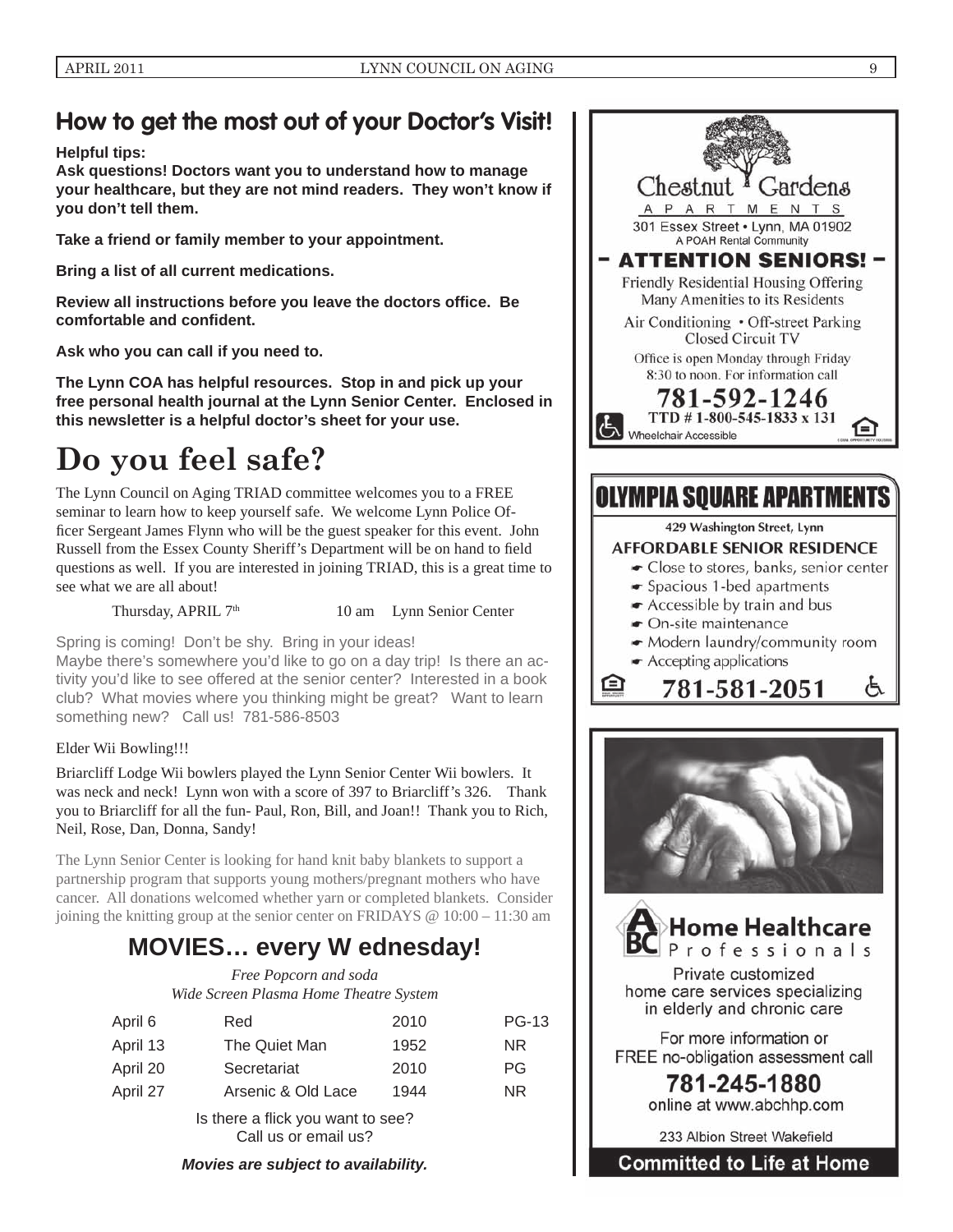# **The Good News**: The Medicare Part D "donut hole" **is** closing. **The Bad News:** Not until the year **2020**.

The federal Patient Protection and Affordable Care Act (often known as Health Care Reform) provides for gradual closure of the Medicare Part D "donut hole.' That hole will not fully close until 2020.

This year, when Medicare beneficiaries (who do **not** get Extra Help) reach the donut hole, their Part D plan will pay 50% of covered brand name drugs and 7% of covered generic drugs. The beneficiary's cost will be the remaining 50% (brand name) or 93% (generic). If you take a brand name drug that costs \$300, you will still have to pay \$150!!

# This is where **Prescription Advantage** can help

**Prescription Advantage,** the Massachusetts prescription drug assistance program, can help reduce your out-of-pocket costs even further when you reach the donut hole.

To find out how to lower your drug costs, call Prescription Advantage or TTY for the deaf and hard of hearing at **1-977-610-0241**. The money you save can be your own.



Special Birthdays celebrated at the senior center on St. Patrick's Day Left to right: Joseph Burke, 90, Candida Arsenault, 90, Joseph Cahoon, 80, John Nappi, 80 Also in photo: Stacey Minchello, Kristi Harris, Rosa Paulino Diaz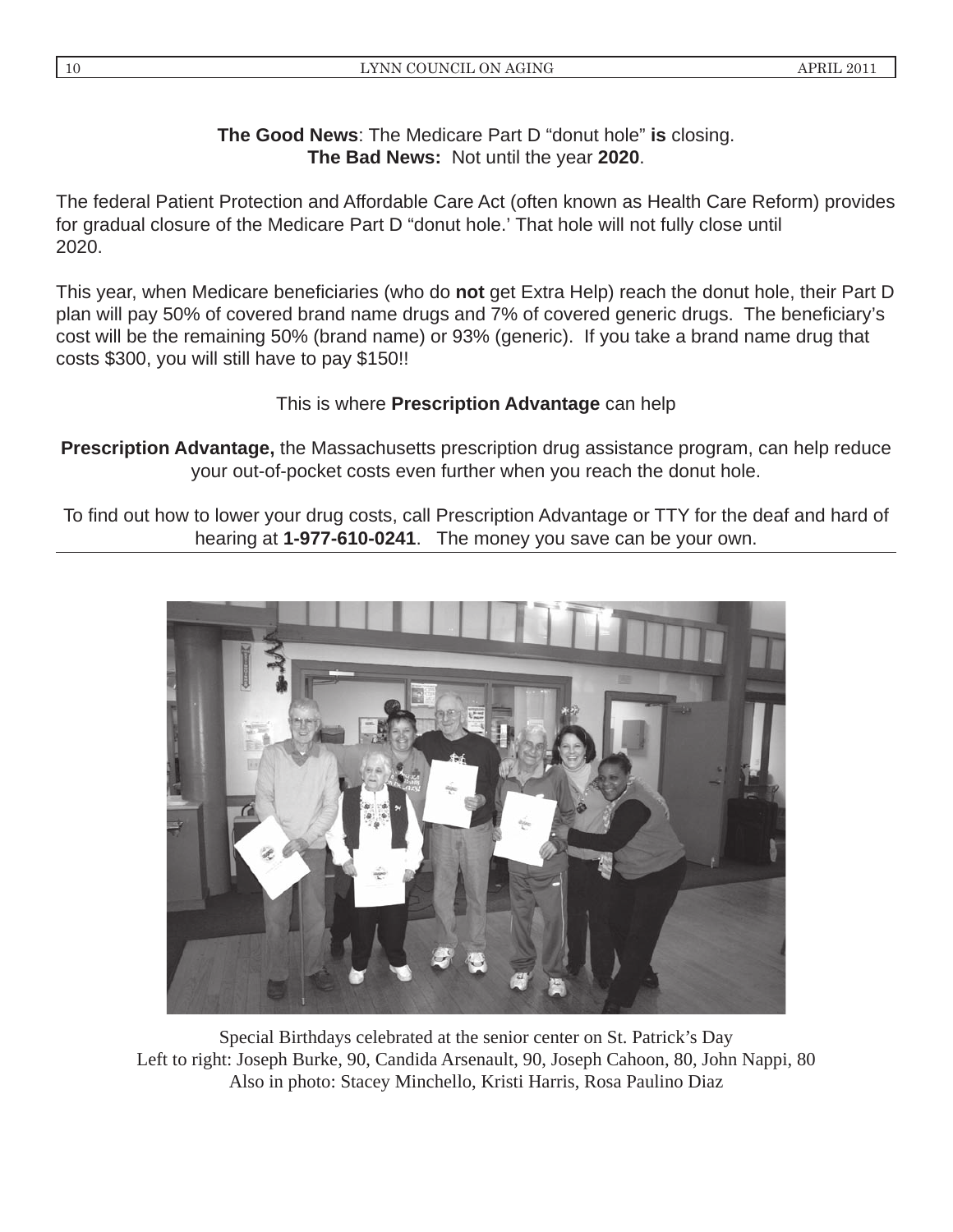# **ON YOUR FEET!**

| $\mathbf{U}$ | I        | H            | $\mathbf 0$  | E            | H            | E            | $\mathbf{P}$ | T            | $\mathbf R$  | T            | $\mathbf R$  | G           | $\mathbf{J}$ | S           |  | <b>WORD LIST</b>                    |
|--------------|----------|--------------|--------------|--------------|--------------|--------------|--------------|--------------|--------------|--------------|--------------|-------------|--------------|-------------|--|-------------------------------------|
| B            | B        | G            | $\mathbf K$  | $\mathbf{P}$ | $\mathbf K$  | $\mathbf{X}$ | X            | $\mathbf 0$  | $\mathbf R$  | $\mathbf{F}$ | L            | $\mathbf 0$ | G            | S           |  | <b>BOOTS</b><br><b>CLOGS</b>        |
| E            | N        | H            | $\mathbf{A}$ | L            | S            | N            | E            | $\mathbf{A}$ | $\mathbf K$  | E            | $\mathbf R$  | S           | S            | $\mathbf I$ |  | <b>ESPADRILLES</b>                  |
| S            | S        | ${\bf P}$    | $\mathbf 0$  | L            | $\mathbf{F}$ | $\mathbf{P}$ | I            | L            | $\mathbf{F}$ | $\mathbf 0$  | E            | G           | $\mathbf R$  | K           |  | <b>FLIP-FLOPS</b>                   |
| $\mathbf{P}$ | N        | $\mathbf{A}$ | L            | S            | $\mathbf 0$  | N            | Q            | $\mathbf{V}$ | B            | W            | $\mathbf 0$  | N           | E            | S           |  | <b>FLIPPERS</b><br><b>GALOSHES</b>  |
| $\mathbf A$  | $\bf{O}$ | S            | A            | $\mathbf 0$  | E            | S            | $\mathbf 0$  | $\mathbf C$  | K            | S            | S            | W           | ${\bf P}$    | $\mathbf R$ |  | <b>LOAFERS</b>                      |
| D            | T        | N            | K            | $\mathbf R$  | S            | S            | H            | H            | G            | $\mathbf K$  | G            | B           | ${\bf P}$    | E           |  | <b>MOCCASINS</b><br><b>MULES</b>    |
| $\mathbf R$  | G        | $\bf{I}$     | S            | $\mathbf 0$  | $\mathbf{A}$ | L            | $\mathbf 0$  | E            | $\mathbf{A}$ | E            | $\mathbf{0}$ | N           | $\bf{I}$     | $\mathbf F$ |  | <b>PLIMSOLLS</b>                    |
| $\bf{I}$     | N        | S            | E            | N            | N            | L            | ${\bf J}$    | T            | S            | $\mathbf{0}$ | L            | B           | L            | $\mathbf A$ |  | <b>PUMPS</b><br><b>SANDALS</b>      |
| L            | $\bf I$  | $\mathbf{A}$ | L            | N            | D            | $\mathbf 0$  | E            | N            | T            | N            | $\mathbf C$  | I           | S            | $\mathbf 0$ |  | <b>SKATES</b>                       |
| L            | L        | $\mathbf C$  | $\mathbf{U}$ | $\mathbf{V}$ | $\mathbf A$  | S            | W            | S            | H            | E            | $\mathbf{P}$ | $\mathbf R$ | H            | L           |  | <b>SKIS</b><br><b>SLIPPERS</b>      |
| E            | L        | $\mathbf C$  | M            | H            | L            | M            | K            | W            | E            | $\mathbf{P}$ | L            | W           | $\mathbf{0}$ | Y           |  | <b>SNEAKERS</b>                     |
| S            | E        | $\mathbf 0$  | H            | S            | S            | I            | N            | N            | E            | T            | $\mathbf{V}$ | $\bf{I}$    | $\mathbf 0$  | $\mathbf X$ |  | <b>SOCKS</b><br><b>STILETTOS</b>    |
| M            | W        | M            | $\mathbf 0$  | $\mathbf A$  | M            | L            | S            | $\mathbf R$  | E            | D            | $\mathbf{A}$ | W           | T            | $\mathbf R$ |  | <b>TENNIS SHOES</b>                 |
| $\mathbf K$  | E        | $\mathbf C$  | ${\bf P}$    | $\mathbf{U}$ | M            | P            | S            | M            | E            | L            | N            | M           | A            | S           |  | <b>TRAINERS</b>                     |
|              |          |              |              |              |              |              |              |              |              |              |              |             |              |             |  | <b>WADERS</b><br><b>WELLINGTONS</b> |

# **Attention all seniors… Please, Please, Please … Sign in!**

PLEASE use your scan card to sign in for ALL ACTIVITIES; including lunch. We need to be able to justify budget money allotted to the senior center. Record of your attendance is key to receiving funding. On the flip side, only sign in for the activities you actually attend. We are seeing some inflated swipes. Volunteers: Remember to log your volunteer hours daily.